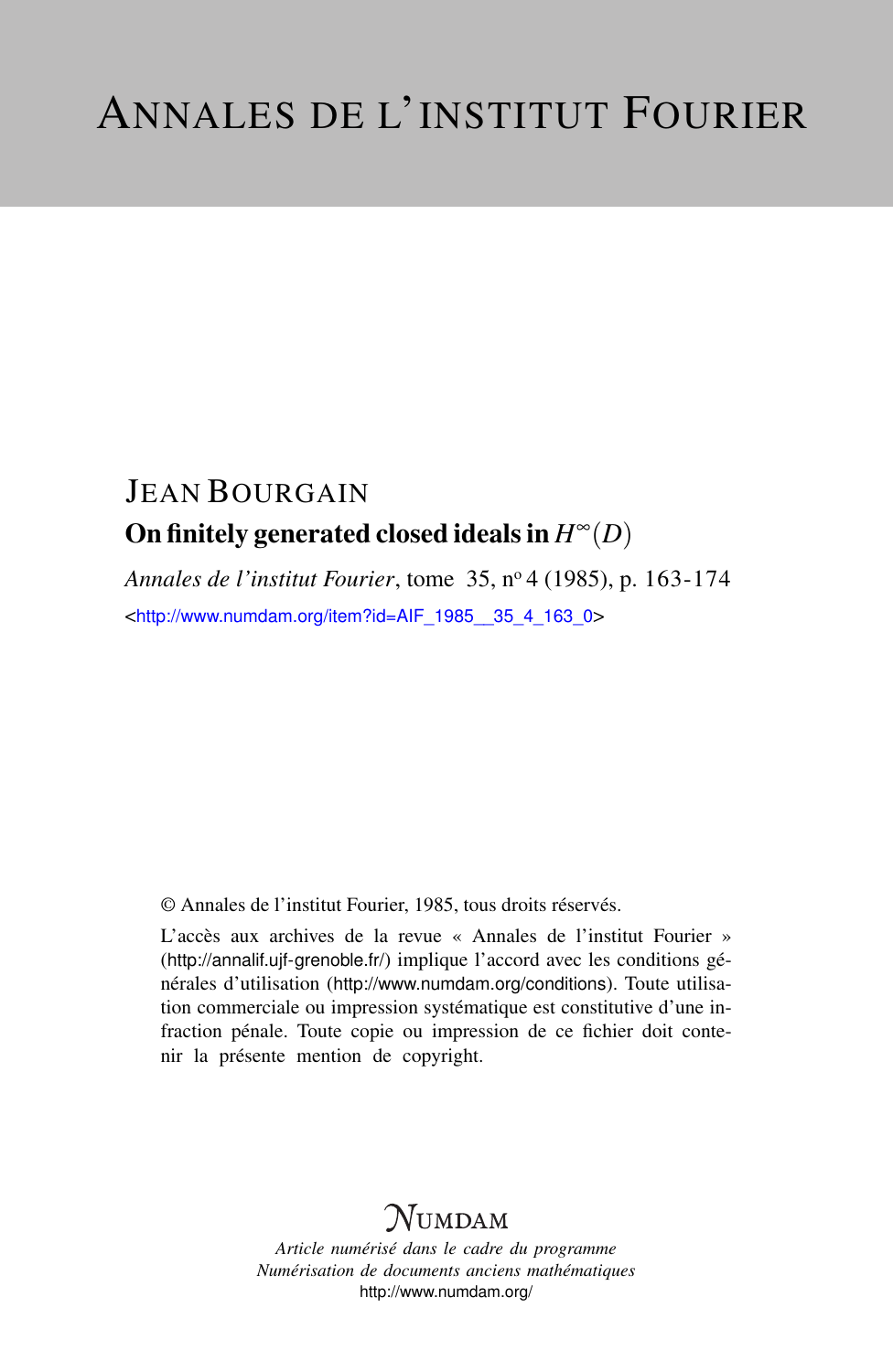Ann. Inst. Fourier, Grenoble **35,** 4 (1985), 163-174

## **ON FINITELY GENERATED CLOSED IDEALS IN H**<sup> $\infty$ </sup>(**D**)

#### **by Jean BOURGAIN**

#### **1. Introduction.**

Let  $H^{\infty} = H^{\infty}(D)$  be the Banach algebra of bounded analytic functions on the open disc  $D = \{z \in \mathbb{C}; |z| < 1\}$ , endowed with the sup norm  $||f|| = \sup |f(z)|$ . The result presented in this paper may as well *zeD* be formulated for  $H^{\infty}$  on the upper half plane  $\mathbb{R}^2_+ = \{x+iy; x \in \mathbb{R},$  $y \in \mathbf{R}_{+}$ .

If  $f_1, \ldots, f_N$  is a finite sequence in  $H^{\infty}$ , we denote  $I(f_1, \ldots, f_N)$  the ideal generated by  $\{f_1, \ldots, f_N\}$ , thus

$$
I(f_1,\ldots,f_N)=\left\{\sum_{1\leqslant j\leqslant N}f_jg_j; g_j\in H^\infty\right\}.
$$

The solution to the corona problem for  $H^{\infty}(D)$  (see [1], [4]) states that the 1-function 1 belongs to  $I(f_1,...,f_N)$  if

$$
\inf_{z\in D}\max_{1\leq j\leq N}|f_j(z)|>0.
$$

There are by now several methods to prove this result. The reader may consult [4] for a systematic exposition. The simple approach due to T. Wolff permits to obtain certain extensions. For instance, if  $\{f_j\}_{1\leq j\leq N}$  and f in  $H^{\infty}$  satisfy

(1) 
$$
|f(z)| \leq C \max_{1 \leq j \leq N} |f_j(z)|
$$

for all  $z \in D$  and a constant C, then  $f^3$  belongs to  $I(f_1, \ldots, f_N)$ . An

*Key-words :* bounded analytic function - Carieson measure - Blaschke product.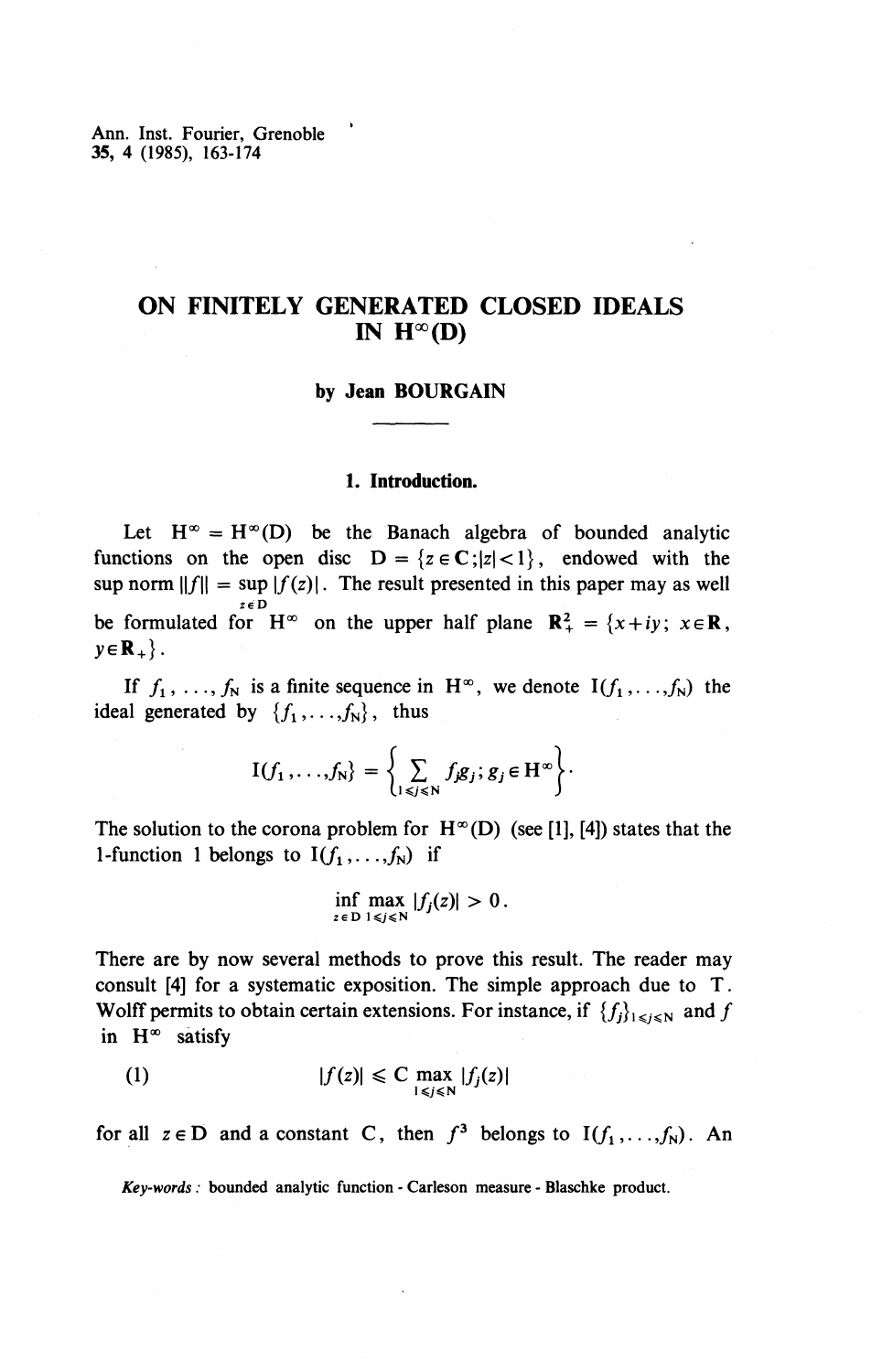example of Rao, which we improve here, shows that (1) does not necessarily implies  $f \in I(f_1,...,f_N)$  while for  $f^2$  the question seems unsolved at the time of this writing (see again [4] for details).

In the spirit of Rao's example, consider Blaschke product B<sub>1</sub>, B<sub>2</sub> with disjoint zero sets such that however

(2) 
$$
\inf_{z \in B} (|B_1(z)| + |B_2(z)|) = 0.
$$

Fix an integer  $r \ge 2$  and let  $f_1 = B'_1$ ,  $f_2 = B'_2$  and  $f = B'^{-1}_1 B'^{-1}_2$ . Then

$$
|f(z)| \leq \alpha(|f_1(z)| + |f_2(z)|) \text{ for } z \in \mathbf{B}, \quad \text{defining } \alpha(t) = t^{2\left(1 - \frac{1}{r}\right)}.
$$

We claim that f does not belong to  $I(f_1, f_2)$ . Otherwise indeed, one should have

$$
(B_1B_2)^{r-1} = g_1B'_1 + g_2B'_2
$$
;  $g_1, g_2 \in H^{\infty}$ 

hence, since  $B_1$  and  $B_2$  do not have common zero's

$$
g_1 = h_1 B_2^{r-1}
$$
,  $g_2 = h_2 B_1^{r-1}$ ;  $h_1, h_2 \in H^{\infty}$   
 $1 \equiv h_1 B_1 + h_2 B_2$ 

which is contradicted by (2).

**Our** purpose is to prove following property, implying in particular that in previous example f is in the closure of  $I(f_1, f_2)$  for  $r \ge 3$  (actually already for  $r = 2$  if we assume that the zero-set of either  $B_1$  or  $B_2$  forms an interpolating sequence).

THEOREM. – Let  $\{f_j\}_{1\leqslant j\leqslant N}$  and f be  $H^\infty(D)$ -functions. Assume the  $\alpha(t)$ *existence of a function*  $\alpha$  *on* **R**<sub>+</sub>,  $\lim_{t\to 0} \frac{\alpha(t)}{t} = 0$  *such that* 

(3) 
$$
|f(z)| \leq \alpha(|f_1(z)| + \cdots |f_N(z)|)
$$
 for  $z \in D$ .

*Then f belongs to the norm closure of the ideal*  $I(f_1, \ldots, f_N)$ .

Notice that the construction described above gives an example of a nonclosed ideal  $I(f_1, f_2)$ .

It will be improved later in order to show that condition (3) taking  $\alpha(t) = C \cdot t$  does not imply the conclusion of the theorem. This second example will require some new ideas, such as the use of the Douglas-Rudin approximation result.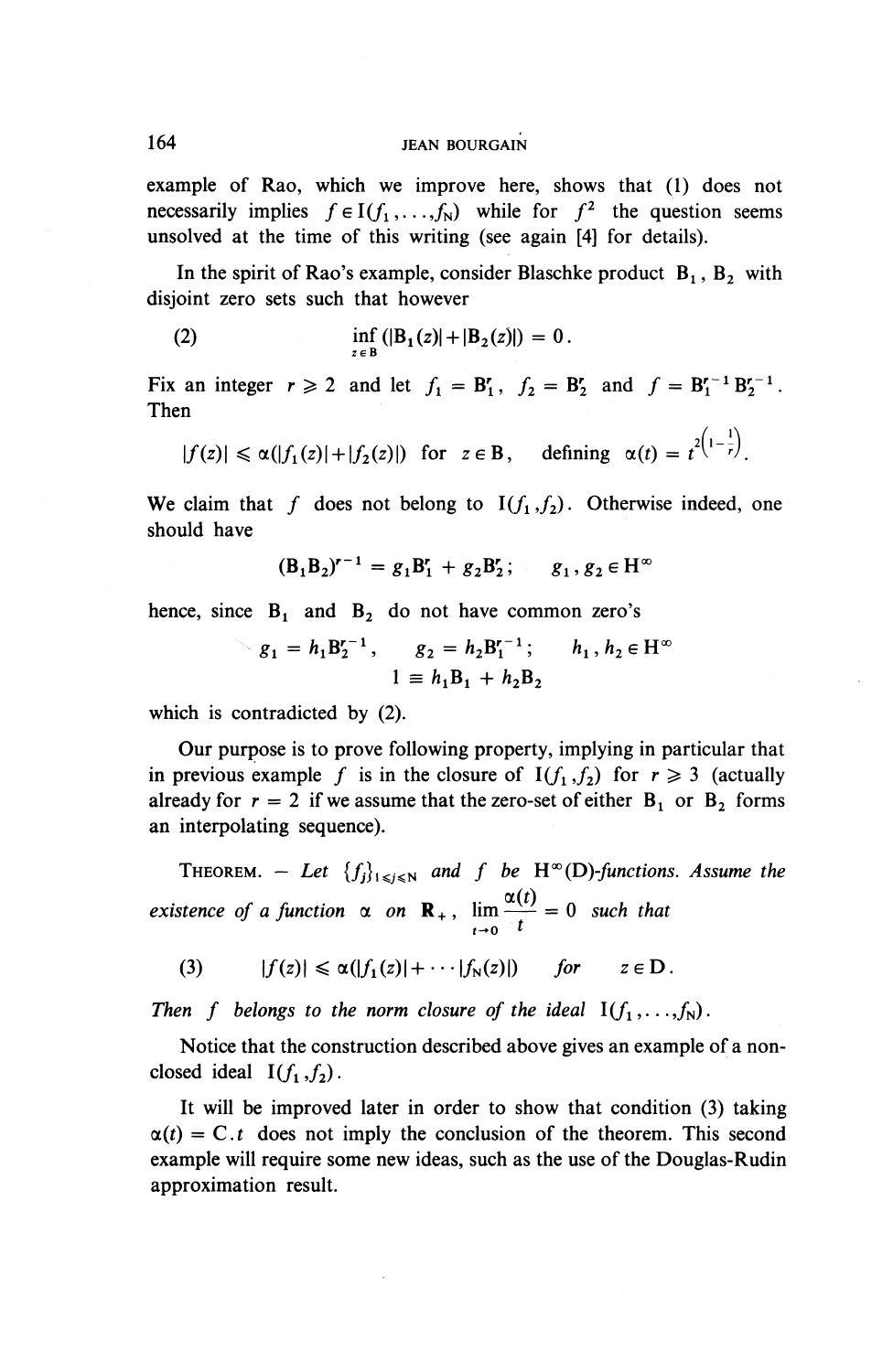Recall that a positive measure  $\mu$  on D is a Carleson-measure provided there is a constant C satisfying

(4)  $\mu(R(I)) \leq C|I|$ 

whenever I is an interval in  $\Pi = \partial D = \{z \in \mathbb{C} ; |z|=1\}$ , denoting |I| the length of I and R(I) the region

$$
\left\{z\in D\,;\frac{z}{|z|}\in I\ \text{and}\ |z|\geqslant 1-|I|\right\}.
$$

Let  $\|\mu\|_{\mathcal{C}}$  stand for the smallest constant verifying (4).

Carleson measures will be exploited here in connection with following result due to L. Carleson on existence of bounded solution to the *~S*equation.

PROPOSITION 1.  $-$  *If*  $\mu$  *is a Carleson-measure on* D, *then the equation* 

$$
\partial F = \mu
$$
,  $\partial = \partial/\partial x + i(\partial/\partial y)$ 

*has a solution on* **D** *satisfying*  $||F||_{L^{\infty}(\Pi)} \leq C_1 ||\mu||_C$ *, where*  $C_1$  *is numerical.* 

Of course, in proving the theorem, we will make use of the Koszulcomplex and  $\delta$ -correction. The following two facts explain how Carleson measures may arise.

The first is due to J. Garnett [4] (in a weaker form) and B. Dahlberg [3]. The second, I think, is new and improves on the « contour » construction in Carleson original solution to the corona-problem.

PROPOSITION 2. — *Let u be a 1-bounded harmonic function on* D. *For each*  $\varepsilon > 0$ *, there exists a*  $\mathscr{C}^{\infty}$ *-function*  $v = v_{\varepsilon}$  *on* D *satisfying* 

$$
|v-u| < \varepsilon \quad \text{on } D
$$

(6) 
$$
\|\nabla u\| \, dx \, dy\|_{\mathcal{C}} < \frac{C_2}{\varepsilon}
$$

PROPOSITION 3.  $-$  *Assume* B *a Blaschke product on* D. *Given*  $\varepsilon > 0$ , *there exists an open set*  $R$  *in*  $D$  *such that*  $\partial R$  *is a rectifiable curve and* 

$$
|B(z)| < \varepsilon \quad \text{if} \quad z \in R
$$
\n
$$
|B(z)| > \delta(\varepsilon) \quad \text{if} \quad z \in D \setminus R
$$
\n
$$
||\lambda_{\partial R}||_{C} < C_{3}
$$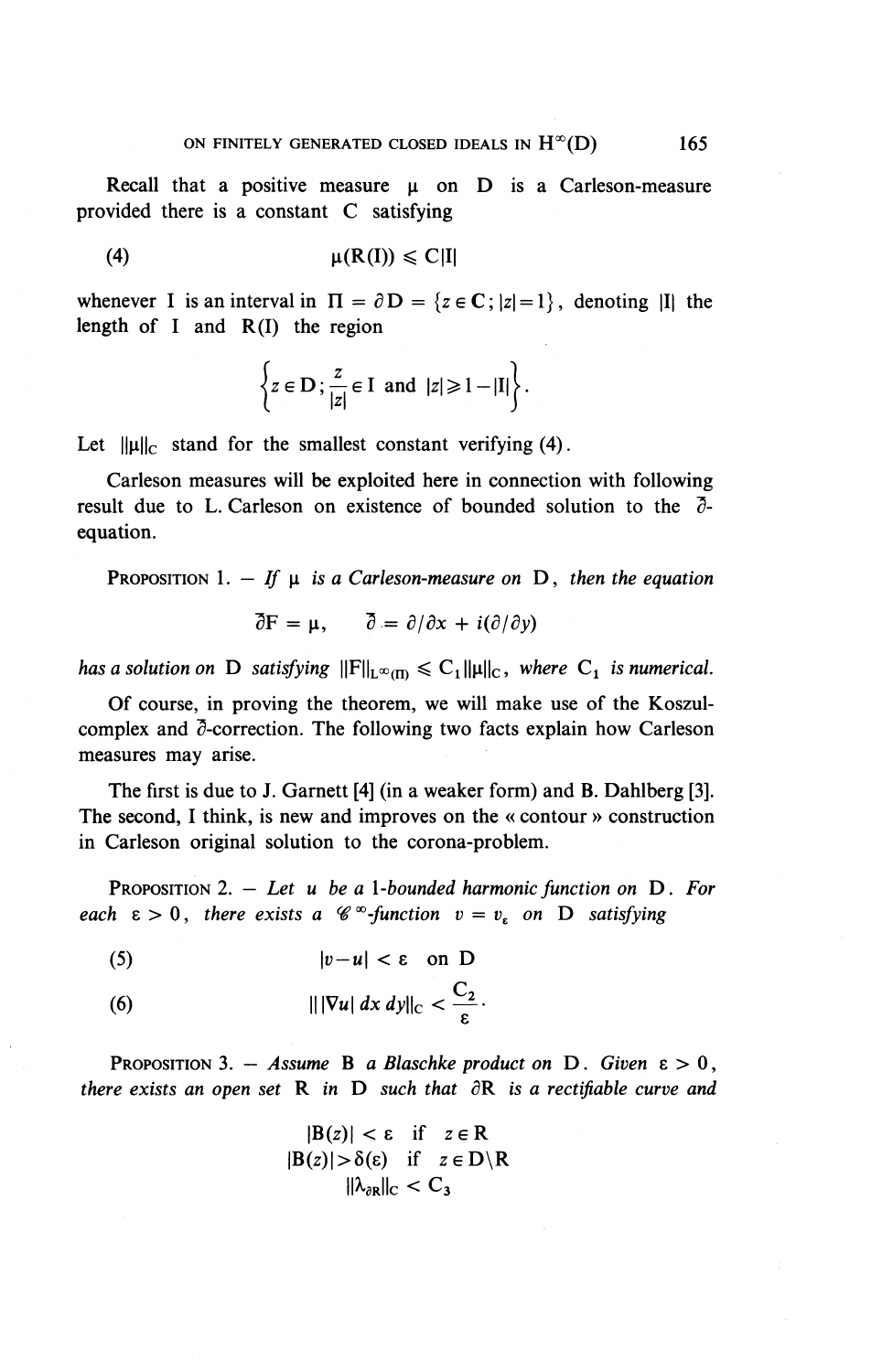*where*  $\delta(\varepsilon)$  *is a fixed function of*  $\varepsilon$  *(independent of* B) *and*  $\lambda_{\partial R}$  *refers to the arc-length-measure of the boundary of* R.

This result should be compared with [4], p. 342. The new feature is the estimate on  $\|\lambda_{\partial R}\|_C$  independent of  $\varepsilon$ .

In the next section, the theorem will be deduced from Props. 1, 2 and 3. In section 3 we elaborate the example which was announced earlier. Section 4 of the paper is devoted to the proof of Prop. 3.

The author is indebted to T. Wolff and J. Garnett for some valuable discussions.

#### **2. Proof of the theorem.**

Assume  $\{f_j\}_{j=1}^N$  and  $f$  in  $H^{\infty}$  satisfying  $|f(z)| \leq \alpha \left(\sum_{1 \leq j \leq N} |f_j(z)|\right)$  for  $z \in D$ , where  $\alpha : \mathbf{R}_+ \to \mathbf{R}_+$  fulfils  $\lim_{t \to 0} \frac{\alpha(t)}{t} = 0$ . To be more explicit, we give the argument for  $N = 2$ , the general case being completely analogue. **We** use the letter C to denote numerical constants. It follows from our hypothesis that in particular

$$
|f(z)| \leq C(|f_1(z)| + |f_2(z)|), \qquad z \in D
$$

for some constant C. Without restriction, we may take  $\|f\|_{\infty}$ ,  $\|f_1\|_{\infty}$  and  $||f_2||_{\infty} < 1$ .

Writing  $f \in H^{\infty}$  as product  $f = B.F$  where B is a Blaschke product and F a zero-free function on  $D(|F| \le 1)$ , the approximation argument given in [2] (p. 204, Lemma 3) permits to formulate Prop. 3 for functions in the unit-ball of  $H^{\infty}$  as well.

Fix  $\epsilon > 0$  and apply Prop. 3 to our function f, providing the region R with boundary  $\Gamma = \partial R$  satisfying the estimate on arc-length.

Let  $\tau > 0$  to be defined later and apply Prop. 2 to each of the functions  $f_1$ ,  $f_2$ , giving C<sup>∞</sup>-functions  $v_1$ ,  $v_2$  on D such that

 $(7)$   $|f_1(z)-v_1(z)| < \tau$ ,  $|f_2(z)-v_2(z)| < \tau$ ,  $(z \in D)$ 

(8)  $\|\nabla v_1\| \, dx \, dy\|_{\mathbb{C}} < C\tau^{-1}; \qquad \|\nabla v_2\| \, dx \, dy\|_{\mathbb{C}} < C\tau^{-1}.$ 

If we define for  $j = 1,2$ 

$$
g_j = \bar{v}_j (f_1 \bar{v}_1 + f_2 \bar{v}_2)^{-1} \chi_{D \setminus R}
$$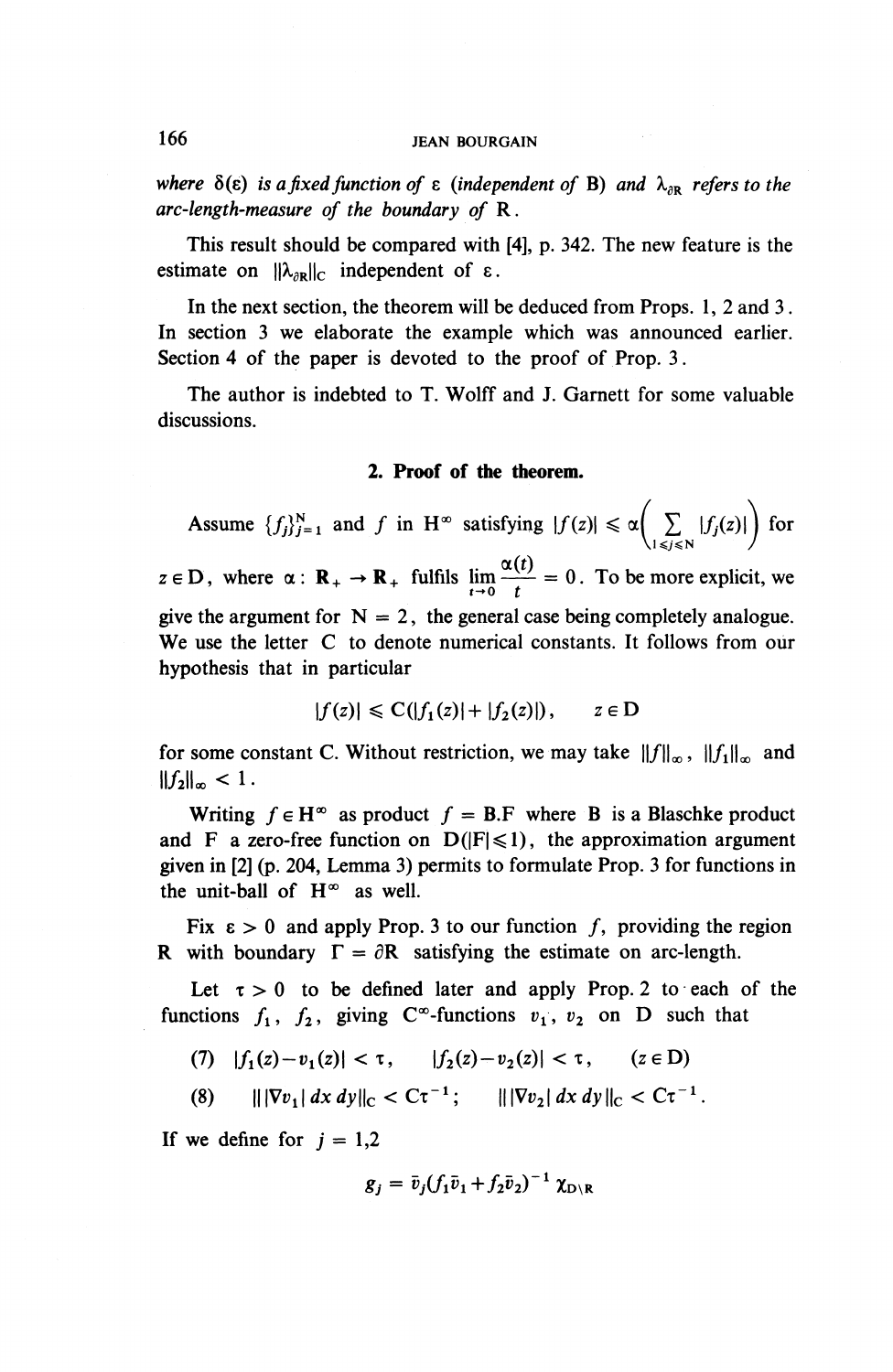then

(9) 
$$
1 - (g_1 f_1 + g_2 f_2) = \chi_R
$$
 hence  $f_1 \, \partial g_1 + f_2 \, \partial g_2 = - \partial \chi_R$ .

Consider solutions  $a_{12}$ ,  $a_{21}$  and  $b_1$ ,  $b_2$  of the respective  $\overline{\partial}$ -equations

(10) 
$$
\begin{cases} \overline{\partial} a_{12} = fg_1 \overline{\partial} g_2 \\ \overline{\partial} a_{21} = fg_2 \overline{\partial} g_1 \end{cases}
$$

and

(11) 
$$
\bar{\partial}b_j = f \bar{v}_j (f_1 \bar{v}_1 + f_2 \bar{v}_2)^{-1} \bar{\partial} \chi_R \qquad (j=1,2)
$$

with  $L^{\infty}$ -norm control on  $\partial D$ . This will be realized with Prop. 1. Postponing the estimations on Carleson-norm, put

(12) 
$$
\begin{cases} h_1 = fg_1 + (a_{12} - a_{21})f_2 + b_1 \\ h_2 = fg_2 + (a_{21} - a_{12})f_1 + b_2. \end{cases}
$$

**By** construction and (9)

$$
f - (h_1 f_1 + h_2 f_2) = f \chi_{\mathsf{R}} - b_1 f_1 - b_2 f_2
$$
  
(13) 
$$
||f - (h_1 f_1 + h_2 f_2)||_{\mathsf{L}^{\infty}(\Pi)} \leq \varepsilon + ||b_1||_{\mathsf{L}^{\infty}(\Pi)} + ||b_2||_{\mathsf{L}^{\infty}(\Pi)}.
$$

Next, we verify that  $h_j$  ( $j=1,2$ ) are analytic. From (13) will then follow an estimation on  $||f-(h_1f_1+h_2f_2)||_{L^{\infty}(D)}$ . Consider  $h_1$  for instance. By (9), (10), (11)

$$
\begin{aligned} \n\bar{\partial}h_1 &= f \, \bar{\partial}g_1 + f(g_1 \, \bar{\partial}g_2 - g_2 \, \bar{\partial}g_1) f_2 + \bar{\partial}b_1 \\ \n&= f(1 - g_2 f_2) \, \bar{\partial}g_1 - f g_1(f_1 \, \bar{\partial}g_1 + \bar{\partial}\chi_R) + \bar{\partial}b_1 \\ \n&= -f \bar{v}_1(f_1 \bar{v}_1 + f_2 \bar{v}_2)^{-1} \, \bar{\partial}\chi_R + \bar{\partial}b_1 = 0 \,. \n\end{aligned}
$$

We now turn our attention to eqs. (10), (11). Choose  $\tau < \frac{1}{10} \delta(\epsilon)^2$  where  $\delta(\varepsilon)$  refers to Prop. 3. Since by (7)

$$
|fg_j| \leq C(|f_1| + |f_2|) (|f_j| + \tau)(|f_1|^2 + |f_2|^2 - 2\tau)^{-1} \chi_{D \setminus R}
$$

and

$$
\delta(\varepsilon) \le |f| \le C(|f_1| + |f_2|) \quad \text{outside the region } R
$$

it follows thus

(14) 
$$
||fg_j||_{L^{\infty}(D)} \leq C, \qquad (j=1,2).
$$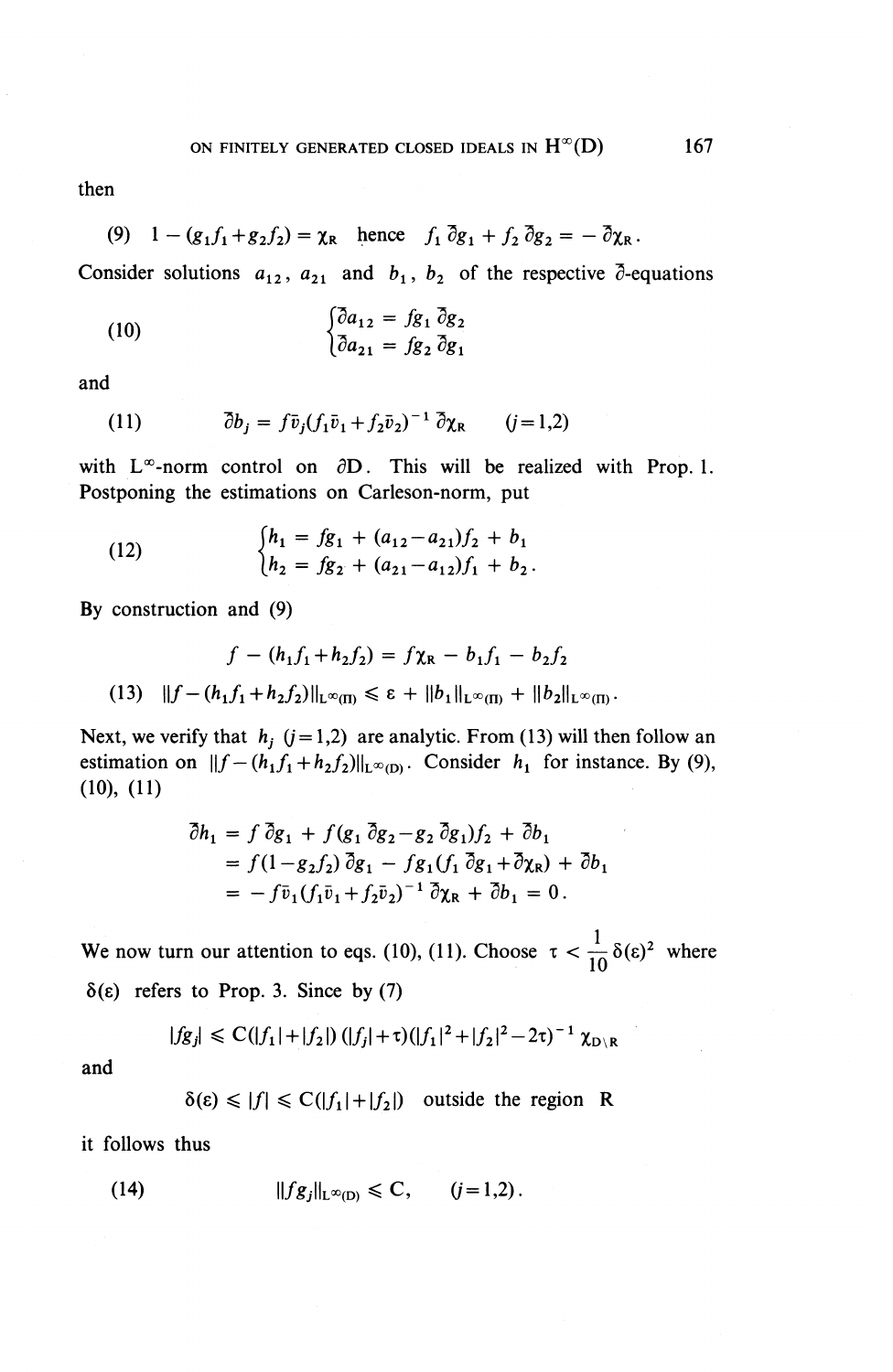We have, letting  $\partial = \partial/\partial x - i(\partial/\partial y)$ 

$$
\overline{\partial}g_j = \overline{\partial v_j}(f_1\overline{v}_1 + f_2\overline{v}_2)^{-1}\chi_{D\setminus R} + \overline{v}_j(f_1\overline{v}_1 + f_2\overline{v}_2)^{-2}(f_1\overline{\partial v_1} + f_2\overline{\partial v_2})\chi_{D\setminus R} - \overline{v}_j(f_1\overline{v}_1 + f_2\overline{v}_2)^{-1}\overline{\partial}\chi_R
$$

implying by (14) for  $j = 1,2$ 

$$
||fg_j \,\overline{\partial}g_{3-j}||_C \leq \delta^{-2} ||\{|\nabla v_1| + |\nabla v_2|\} \, dx \, dy||_C + \delta^{-1} ||\lambda_{\Gamma}||_C.
$$

From (8) and Prop. 1, we may conclude the existence of solutions  $a_{12}$ ,  $a_{21}$ to (10) satisfying

(15) 
$$
||a_{j, 3-j}||_{L^{\infty}(\partial D)} \leq C\tau^{-1} \delta^{-2}.
$$

Remains to analyze the right members in eqs. (11). Since  $\partial \chi_R$  is supported by  $\Gamma$  and on  $\Gamma$ 

$$
f\bar{v}_j(f_1\bar{v}_1+f_2\bar{v}_2)^{-1} \leq 2\{\epsilon \wedge \alpha(|f_1|+|f_2|)\}(|f_j|+\tau)(|f_1|^2+|f_2|^2)^{-1} < 2\sup\left\{\frac{\alpha(t)}{t} \wedge \epsilon\right\} + C\tau
$$

the hypothesis  $\lim_{h\to\infty} \frac{\alpha(t)}{t} = 0$  and numerical estimate  $\|\lambda_{r}\|_{c} \leq \text{const.}$ imply

 $\|\hat{v}_i (f_1\bar{v}_1+f_2\bar{v}_2)^{-1} \bar{\partial}\chi_{\mathbb{R}}\|_C \to 0$  taking  $\epsilon \to 0$ .

Again by Prop. 1, this allows us to obtain  $b_i$  satisfying (11) and  $||b_i||_{L^\infty(\partial D)}$ as small as desired. In particular, we proved, see (14), (15),

$$
h_i \in \mathrm{H}^{\infty}(\mathrm{D}); \qquad \|h_i\|_{\infty} < \mathrm{C} \, \delta(\varepsilon)^{-4}, \qquad (j=1,2).
$$

As a consequence of (13),  $||f-h_1f_1-h_2f_2||_{\infty}$  can be made arbitrarily small. Hence dist  $(f, I(f_1, f_2)) = 0$ , completing the proof.  $H^{\alpha}$ 

*Remark. —* Estimations appearing above are not best possible. **We** did not attempt to do so in order to avoid unnecessary complications.

### **3. An example.**

The purpose of this section is to improve Rao's example of Blaschke products  $B_1$ ,  $B_2$  on D such that  $B_1$ . $B_2$  does not belong to the ideal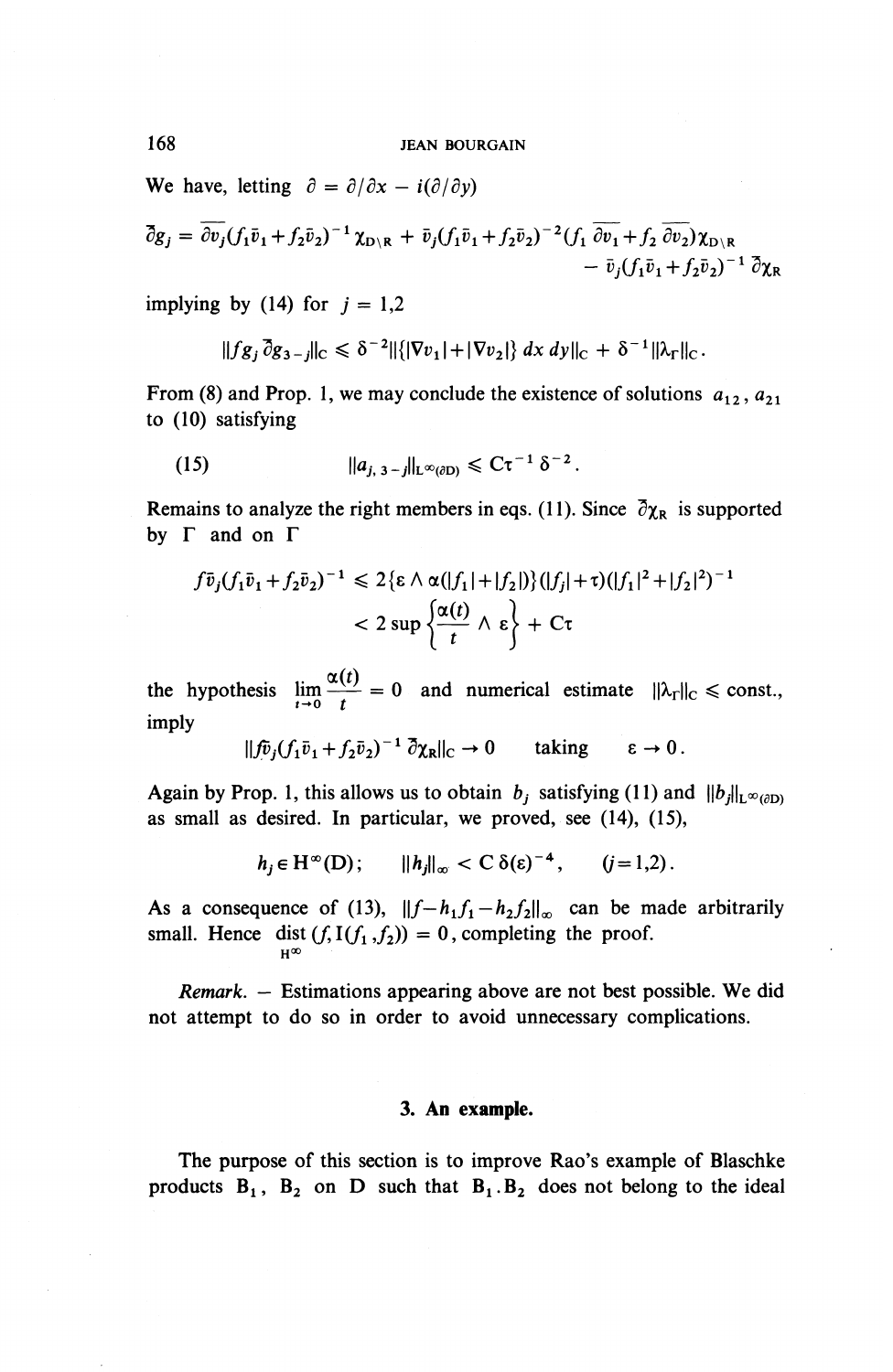$I(B_1^2, B_2^2)$ . In this construction,  $f = B_1.B_2$  will not be in the uniform closure of  $I(B_1^2, B_2^2)$ . The argument is particularly simple. Let us recall the classical Douglas-Rudin theorem asserting that any unimodular function  $\sigma$ ,  $|\sigma| = 1$ , on  $\Pi$  can be uniformly approximated by a quotient of Blaschke products [4], thus there are Blaschke products  $B_1$ ,  $B_2$  s.t.

(16) 
$$
|\sigma(\theta)-B_1^{\varepsilon}(e^{i\theta})\overline{B_2^{\varepsilon}(e^{i\theta})}|<\varepsilon.
$$

Apply this property to the function  $\sigma(\theta) = \text{sign} \sin \theta$ . Assume  $g_1$ ,  $g_2 \in H^{\infty}(D)$  such that for some  $\gamma > 0$ 

(17) 
$$
|\mathbf{B}_1 \mathbf{B}_2 - g_1 \mathbf{B}_1^2 - g_2 \mathbf{B}_2^2| < 1 - \gamma
$$

assuming  $\varepsilon \ll \gamma$ . Let for  $0 < r < 1$  the conjugate Poisson kernel assuming  $\epsilon \ll \gamma$ . Let for  $0 < r < 1$  the conjugate Poisson kernel  $2r \sin \theta [1 - 2r \cos \theta + r^2]^{-1}$  be denoted by  $Q_r(\theta)$ . Recall that if  $g \in H^{\infty}$ , then

$$
\frac{1}{2\pi}\int_0^{2\pi}g(e^{i\theta})Q_r(\theta)\,d\theta=(\mathscr{H}g)(r)=-i[g(r)-g(0)]
$$

hence

$$
\left|\int_{\Pi} g\cdot Q_r\right|<2\|g\|_{\infty}.
$$

Restricting (17) to  $\Pi$  implies by (16)

$$
|\sigma - g_1 - g_2| < 1 - \gamma + \epsilon + 2\|g_1\|_{\infty} \epsilon.
$$

Therefore, clearly

$$
\|Q_r\|_1 = \left|\int_{\Pi} Q_r \sigma\right| \leq (1 - \gamma + \epsilon + 2\|g_1\|_{\infty} \epsilon) \|Q_r\|_1 + 2(\|g_1\|_{\infty} + \|g_2\|_{\infty})
$$

and consequently

$$
\|g_1\|_{\infty} + \|g_2\|_{\infty} \geq \frac{\gamma}{10} \min \left\{ \varepsilon^{-1}, \log (1-r)^{-1} \right\}.
$$

Letting  $r \rightarrow 1$ , this implies the lower bound<sup>\*</sup>

$$
||g_1||_{\infty} + ||g_2||_{\infty} \ge \frac{\gamma}{10\epsilon}
$$

on any pair of  $H^{\infty}$ -functions satisfying (17).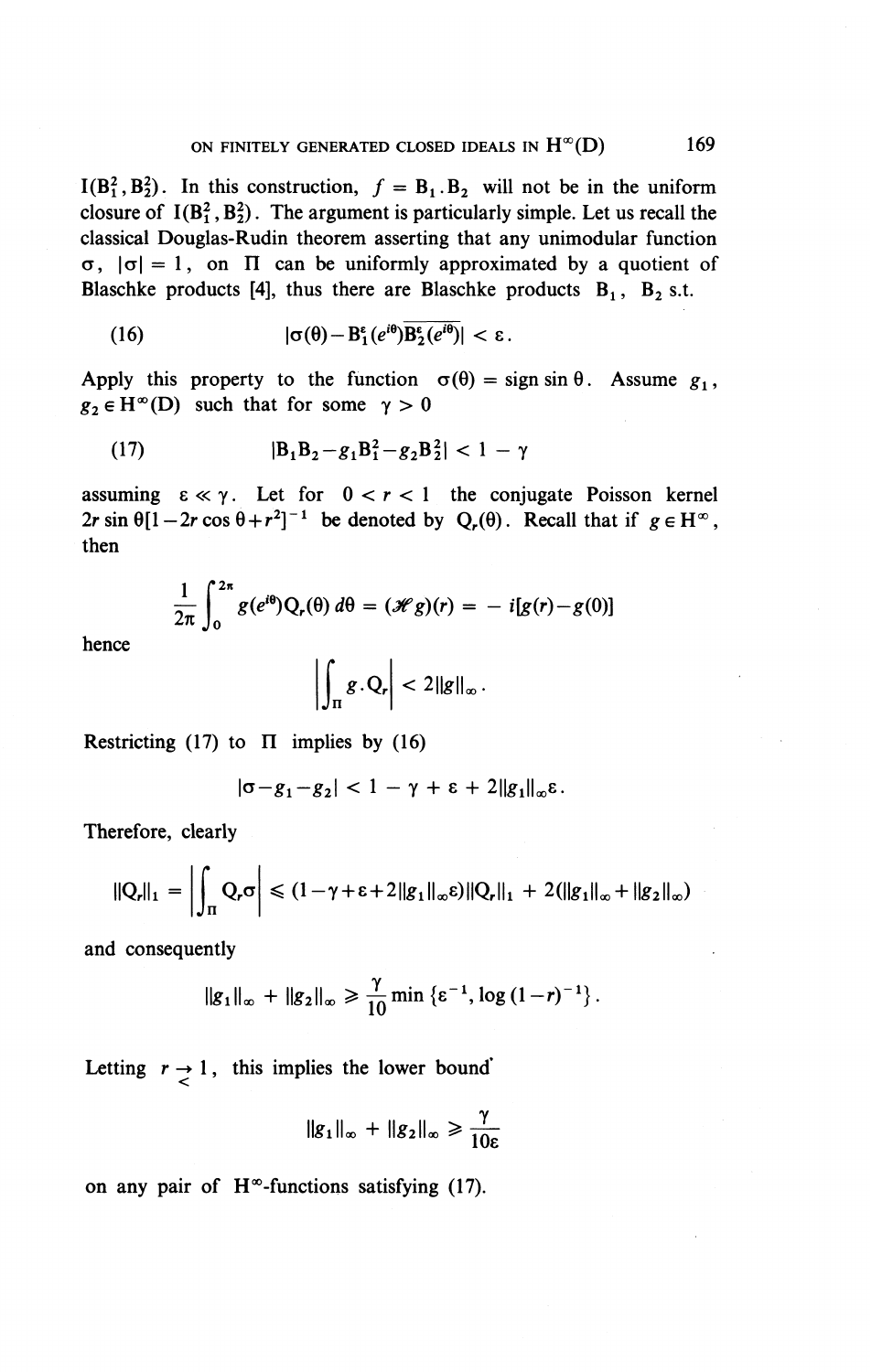From this observation and a compactness-argument, whose details are left to the reader, one can produce a pair  $B_1$ ,  $B_2$  of Blaschke products such that dist  $(B_1B_2, I(B_1^2, B_2^2)) = 1$ , In fact, the proof of the Douglas-Rudin theorem given by P. Jones (see [4], p. 428) permits to construct  $B_1$ ,  $B_2$  satisfying

$$
\lim_{|\theta| \to 0} |B_1(e^{i\theta}) \overline{B_2(e^{i\theta})} - \text{sign} \sin \theta| = 0
$$

which will have the desired property as a consequence of previous reasoning.

### **4. Proof of proposition 3.**

The argument does not require preliminaries from potential theory, such as harmonic measures and Hall's lemma. Define  $p(a,b) = \begin{vmatrix} a-b \\ c \end{vmatrix}$  for  $\sqrt{1-\bar{a}b}$  $a,b \in D$ , i.e. the pseudo-hyperbolic distance. Following lemma is wellknown.

LEMMA 1. - Let  $B(z) = \Pi \frac{z - \mu}{1-z}$  $\frac{z - a_n}{1 - \bar{a}_n z}$  be a *(finite)* Blaschke product and  $\varepsilon > 0$ . Then

$$
\frac{1}{2}\sum_{i=1}^{n} \frac{(1-|z|^2)(1-|a_n|^2)}{|1-\bar{a}_n z|^2} \leq -\log|B(z)| \leq 2\log\frac{1}{\epsilon}\sum_{i=1}^{n} \frac{(1-|z|^2)(1-|a_n|^2)}{|1-\bar{a}_n z|^2}
$$

provided 
$$
\inf_{n} \rho(z, a_n) > \varepsilon
$$
.  
\n*Proof.* 
$$
-\left|\frac{z-a_n}{1-\bar{a}_n z}\right|^2 = 1 - \frac{(1-|z|^2)(1-|a_n|^2)}{|1-\bar{a}_n z|^2} \text{ and }
$$

 $t \leq -\log(1-t) \leq 2\left(\log\frac{1}{\epsilon}\right)t$  if  $0 \leq t \leq 1-\epsilon$ .

If I is an interval in  $\Pi$ , denote  $\tilde{I}$  the interval with same midpoint as I and  $|\mathbf{\tilde{I}}| = 2|\mathbf{I}|$ .

LEMME 2. - Let  $a \in D$  and  $|B(a)| > \varepsilon > 0$ . Let I be an interval in  $\Pi$ *such that*  $\frac{1}{2}$   $|I|$  < 1 -  $|a|$  <  $|I|$  *and*  $\frac{a}{|a|} \in I$ , *i.e. a belongs to the upperhalf* of  $R(I)$ .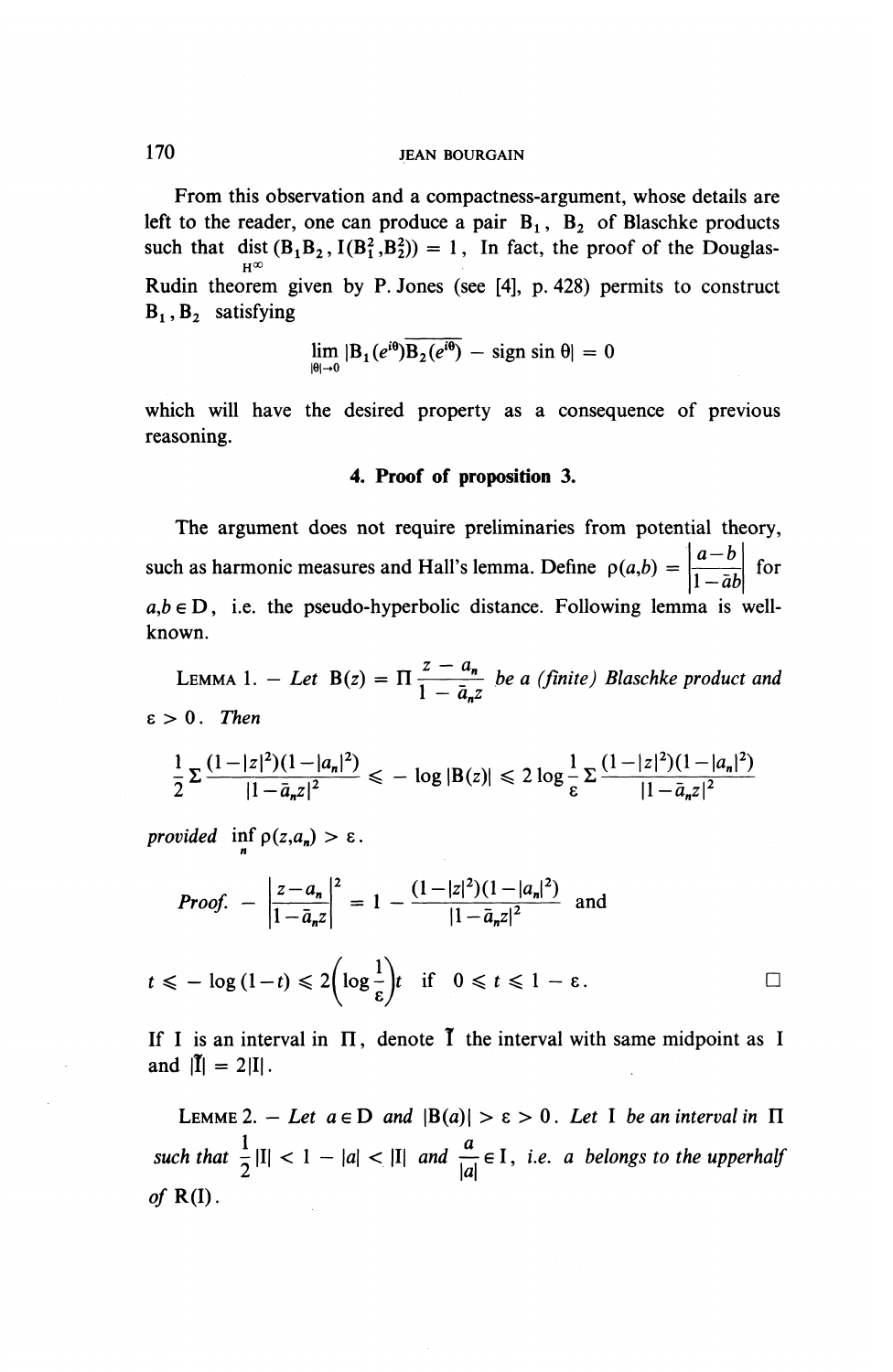*Given*  $M < \infty$  *there exists a collection*  ${I_k}$  *of disjoint subintervals of*  $\tilde{I}$ *satisfying*

(18) 
$$
\Sigma |I_k| \leqslant C_4 \bigg( \log \frac{1}{\epsilon} \bigg) M^{-1} |I| \, .
$$

(19) If  $z \in R(I) \setminus \bigcup R(I_k)$  and inf  $\rho(z,a_n) > \gamma$ ,

*then*

$$
\log |B(z)|^{-1} \leq C_4 \bigg(\log \frac{1}{\gamma}\bigg)\bigg(M + \log \frac{1}{\epsilon}\bigg).
$$

*Proof.* – Let  ${I_k}$  be the collection of maximal subintervals of  $\tilde{I}$ , obtained by diadic splitting of T, satisfying

$$
\sum_{a_n\in R(I_k)}^{n} (1-|a_n|) > M|I_k|.
$$

By lemma 1

$$
M\Sigma|I_k| \leq \sum_{a_n \in R(I)} (1-|a_n|) \leq C|I|\Sigma \frac{(1-|a|^2)(1-|a_n|^2)}{|1-\bar{a}.a_n|^2} \leq C|I| \log \frac{1}{|B(a)|}
$$

implying (18).

Let now  $z \in R(I) \setminus (R(I_k))$ . Let  $\{J_s\}_{1 \leq s \leq t}$  be the increasing sequence of diadic subintervals of  $\tilde{I}$  containing z, where

$$
1 - |z| < |J_1| < 2(1 - |z|) \quad \text{and} \quad J_t = \tilde{I}.
$$

By construction, for  $s = 1, \ldots, t$ 

$$
\sum_{a_n \in R(J_s)} (1-|a_n|) < M|J_s|
$$

and hence, as easily verified

$$
\sum_{a_n \in R(J_s)} (1 - |a_n|) < M |J_s|
$$
\n
$$
\text{hence, as easily verified}
$$
\n
$$
(20) \sum_{a_n \in R(I)} \frac{(1 - |z|^2)(1 - |a_n|^2)}{|1 - \bar{a}_n z|^2} \leq \sum_{a_n \in R(J_2)} + \sum_{s=2}^t \sum_{a_n \in R(J_{s+1}) \setminus R(J_s)} \sum_{s=2}^t M \sum_{s=2}^s \mathbb{C} M \geq s \quad \text{and} \quad \sum_{s=2}^t M \geq 0
$$

If  $a_n \notin R(\tilde{I})$ , then clearly

$$
\frac{(1-|z|^2)(1-|a_n|^2)}{|1-\bar{a}_n z|^2} \leq C \frac{(1-|a|^2)(1-|a_n|^2)}{|1-\bar{a}_n z|^2}
$$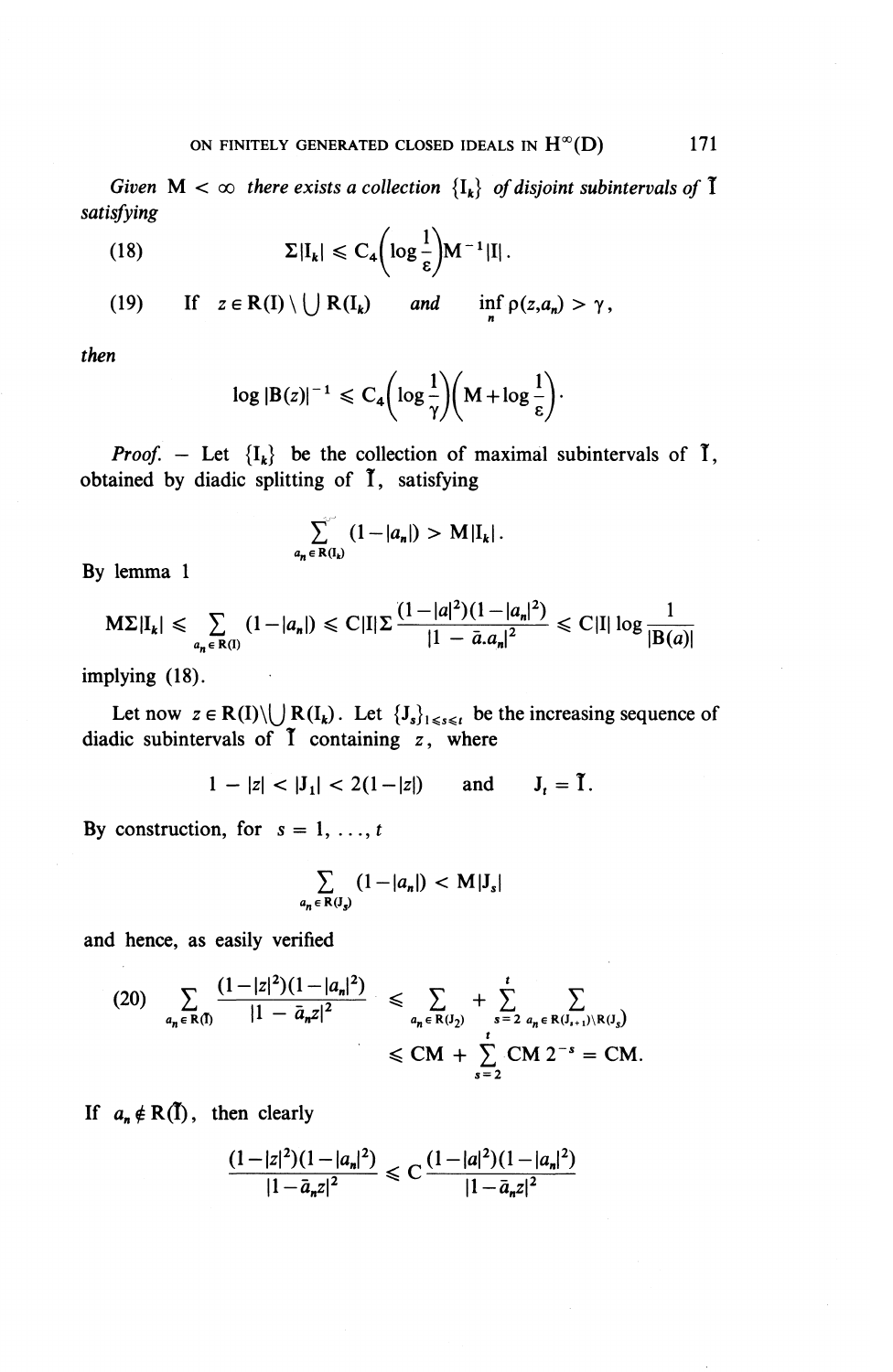and so, by lemma 1 and hypothesis

(21) 
$$
\sum_{a_n \in R(\mathfrak{h})} \frac{(1-|z|^2)(1-|a_n|^2)}{|1-\bar{a}_n z|^2} \leq C \log \frac{1}{\epsilon}.
$$

Adding (20), (21) and using again Lemma 1 gives (19).

LEMMA 3.  $-$  *In the situation of Lemma* 2 *and given*  $\gamma > 0$ *, there is a set* 0(1) *in* R(I) *with rectifiable boundary* F(I) *such that*

(22) 
$$
||\lambda_{\Gamma(1)}||_{C} \leq C_{5}\gamma \bigg[M + \log \frac{1}{\epsilon}\bigg]
$$

(23) 
$$
|B(z)| < \gamma \quad \text{if} \quad z \in O(I)
$$

(24) 
$$
|\mathbf{B}(z)| > \exp\left(-C_5\left(\log\frac{1}{\gamma}\right)\left(M + \log\frac{1}{\epsilon}\right)\right)
$$

if

$$
z\in \mathbf{R}(\mathbf{I})\backslash\{\mathbf{O}(\mathbf{I})\cup\bigcup \mathbf{R}(\mathbf{I}_k)\}.
$$

*Proof.* – Define  $O(I) = [R(I) \setminus \bigcup R(I_k)] \cap \bigcup_{a_n \in R(I)} [p(z, a_n) \le \gamma]$ . Then (23) is trivial and (24) follows from (19). Also, again

$$
(25) \quad |\Gamma| \leq C\gamma \sum_{a_n \in R(\mathbb{I})} (1 - |a_n|) \leq C\gamma |\mathbf{I}| \sum \frac{(1 - |a|^2)(1 - |a_n|^2)}{|1 - \bar{a}_n a|^2} \leq C\gamma \left( \log \frac{1}{\epsilon} \right) |\mathbf{I}|.
$$

Suppose now J is a diadic subinterval of  $\tilde{I}$  contained in I. If J is contained in  $\bigcup I_k$ , then  $\Gamma \cap R(J) = \emptyset$ . Otherwise, by construction of the  $I_k$ -intervals

$$
\sum_{a_n \in R(\mathbf{I})} (1-|a_n|) \leq 2M|\mathbf{J}|.
$$

Therefore

 $\mathbb{R}^2 \rightarrow \mathbb{R}$ 

$$
(26) \quad |\Gamma \cap R(J)| \leq \sum_{[p(z,a_n)\leq \gamma] \cap R(J) \neq \emptyset} C(1-|a_n|) \leq C\gamma \sum_{\substack{a_n \in R(J) \\ \leq C\gamma} M|J|} (1-|a_n|)
$$

and  $(22)$  as consequence of  $(25)$ ,  $(26)$ .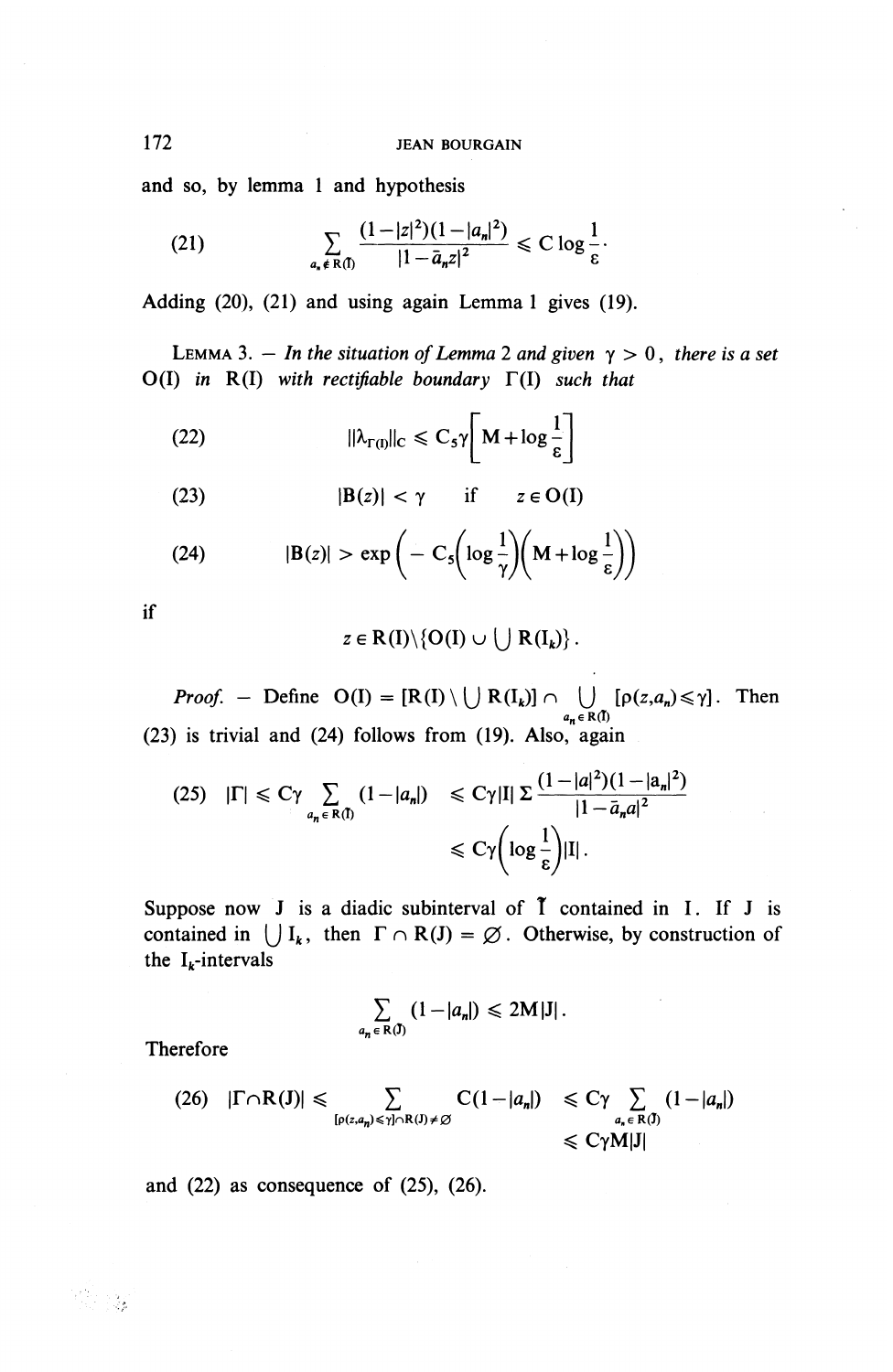The proof of Proposition 3 follows at this point by a standard reasoning of constructing successive generations of intervals in  $\Pi$ . Take  $M = 100 C_4 \log \frac{1}{\epsilon}, \gamma^{-1} = 200 C_4 C_5 \log \frac{1}{\epsilon}$  and

$$
\delta(\epsilon) = \exp\left(-2C_5 M \log \frac{1}{\gamma}\right) = \exp\left(-C \log \frac{1}{\epsilon} \left(\log \log \frac{1}{\epsilon}\right)\right).
$$

Start with  $\mathscr{F}^{(1)} = \{\Pi\}$ . Assume now the generation  $\mathscr{F}^{(s)}$  obtained and J an interval in  $\mathcal{F}^{(s)}$ . Let  $\mathcal{D}(J)$  be the maximal diadic subintervals I of J such that the upperhalf of R(I) contains a point a where  $|B(a)| > \varepsilon$ . **Hence** 

$$
|B|\leqslant \epsilon \qquad \text{on} \qquad R(J)\setminus \bigcup_{I\,\in\,\mathscr{D}(J)} R(I)\,.
$$

To each  $I \in \mathcal{D}(J)$ , we apply lemma's 2 and 3, providing intervals  $\{I_k\}$  and a region  $O(I)$  of  $R(I)$ . Define

$$
\mathscr{F}^{(s+1)} = \bigcup_{\mathbf{J} \in \mathscr{F}^{(s)}} \bigcup_{\mathbf{I} \in \mathscr{D}^{(J)}} \{ \mathbf{I}_k \, ; \, k = 1, 2, \dots \}
$$

where for each  $I \in \mathcal{D}(J)$ , by construction

(27) 
$$
\Sigma |I_k| < \frac{1}{100} |I|.
$$

Let  $R_s(J)$  be the union of  $R(J) \setminus \bigcup_{I \in \mathscr{D}(J)} R(I)$  and  $\bigcup_{I \in \mathscr{D}(J)} O(I)$ . Take **R<sub>s</sub>** =  $\bigcup_{\alpha} R_s(J)$ . Thus, by (23) of Lemma 3,  $|B| \le \varepsilon$  on  $R_s(J)$ , hence  $J \in \mathcal{F}^{(s)}$ on **R,.**

Also, by (24) of Lemma 3

$$
|B(z)| > \delta(\epsilon) \quad \text{if} \quad z \in \bigcup_{J \in \mathscr{F}^{(s)}} R(J) \setminus \left( R_s \cup \bigcup_{J \in \mathscr{F}^{(s+1)}} R(J) \right).
$$

Define  $R = |R_s|$ . Our construction yields  $|B| \le \varepsilon$  on R and  $|B| \ge \delta(\varepsilon)$ on  $D \backslash R$ .

As a consequence of  $(22)$  and  $(27)$  and the choice of  $\gamma$ ,

$$
\|\lambda_{\partial R}\|_C\leqslant 10
$$

as the reader will easily check. This completes the proof.